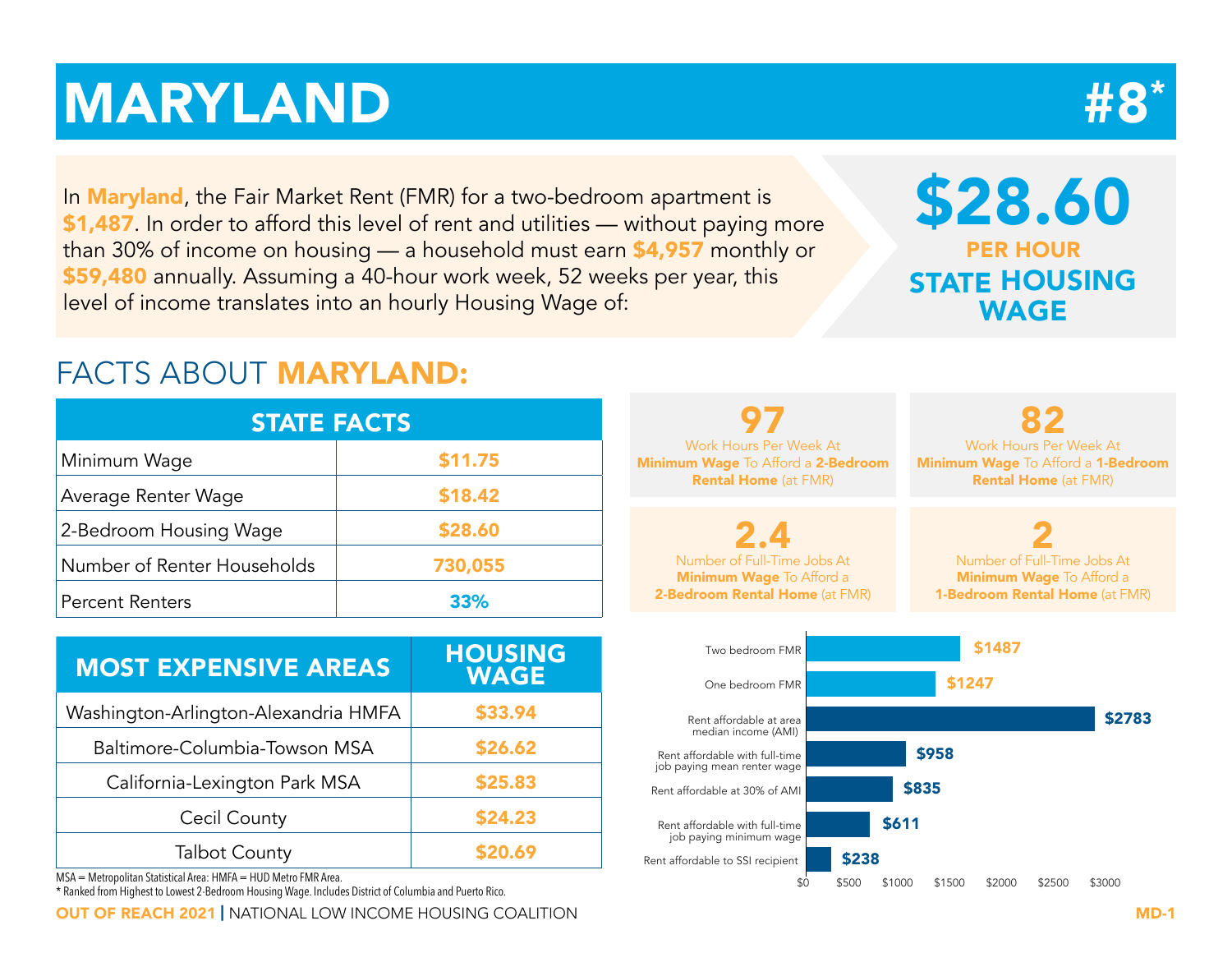| <b>MARYLAND</b> |
|-----------------|
|-----------------|

**FY21 HOUSING HOUSING COSTS**

### **AREA MEDIAN RENTERS**

|                                      | <b>INCOME (AMI)</b><br><b>WAGE</b>                                       |                    |                                                             |                                                                           |                            |                                                   |               |                                               |         |                                                                |                                                         |                                                         |                                                                             |
|--------------------------------------|--------------------------------------------------------------------------|--------------------|-------------------------------------------------------------|---------------------------------------------------------------------------|----------------------------|---------------------------------------------------|---------------|-----------------------------------------------|---------|----------------------------------------------------------------|---------------------------------------------------------|---------------------------------------------------------|-----------------------------------------------------------------------------|
|                                      | Hourly wage<br>necessary to afford<br>2 BR <sup>1</sup> FMR <sup>2</sup> | 2 BR<br><b>FMR</b> | Annual<br>income<br>needed to<br>afford 2<br><b>BMR FMR</b> | Full-time<br>jobs at<br>minimum<br>wage to afford<br>2BR FMR <sup>3</sup> | Annual<br>AMI <sup>4</sup> | Monthly rent<br>affordable<br>at AMI <sup>5</sup> | 30%<br>of AMI | Montly rent<br>affordable<br>at 30%<br>of AMI | Renter  | % of total<br>households households<br>(2015-2019) (2015-2019) | Estimated<br>hourly<br>mean<br>renter<br>wage<br>(2021) | Monthly<br>rent<br>affordable<br>at mean<br>renter wage | Full-time<br>jobs at mean<br>renter wage<br>needed to<br>afford<br>2 BR FMR |
|                                      |                                                                          |                    |                                                             |                                                                           |                            |                                                   |               |                                               |         |                                                                |                                                         |                                                         |                                                                             |
|                                      |                                                                          |                    |                                                             |                                                                           |                            |                                                   |               |                                               |         |                                                                |                                                         |                                                         |                                                                             |
| Maryland                             | \$28.60                                                                  | \$1,487            | \$59,480                                                    | 2.4                                                                       | \$111,309                  | \$2,783                                           | \$33,393      | \$835                                         | 730,055 | 33%                                                            | \$18.42                                                 | \$958                                                   | 1.6                                                                         |
| <b>Combined Nonmetro Areas</b>       | \$18.23                                                                  | \$948              | \$37,909                                                    | 1.6                                                                       | \$73,881                   | \$1,847                                           | \$22,164      | \$554                                         | 17,599  | 28%                                                            | \$11.95                                                 | \$621                                                   | 1.5                                                                         |
| Metropolitan Areas                   |                                                                          |                    |                                                             |                                                                           |                            |                                                   |               |                                               |         |                                                                |                                                         |                                                         |                                                                             |
| Baltimore-Columbia-Towson MSA        | \$26.62                                                                  | \$1,384            | \$55,360                                                    | 2.3                                                                       | \$105,100                  | \$2,628                                           | \$31,530      | \$788                                         | 351,294 | 33%                                                            | \$19.21                                                 | \$999                                                   | 1.4                                                                         |
| California-Lexington Park MSA        | \$25.83                                                                  | \$1,343            | \$53,720                                                    | 2.2                                                                       | \$116,500                  | \$2,913                                           | \$34,950      | \$874                                         | 11,741  | 29%                                                            | \$19.52                                                 | \$1,015                                                 | 1.3                                                                         |
| Cumberland MSA                       | \$14.12                                                                  | \$734              | \$29,360                                                    | 1.2                                                                       | \$60,800                   | \$1,520                                           | \$18,240      | \$456                                         | 8,540   | 31%                                                            | \$10.05                                                 | \$523                                                   | 1.4                                                                         |
| Hagerstown HMFA                      | \$16.81                                                                  | \$874              | \$34,960                                                    | 1.4                                                                       | \$77,200                   | \$1,930                                           | \$23,160      | \$579                                         | 19,083  | 34%                                                            | \$12.78                                                 | \$665                                                   | 1.3                                                                         |
| Philadelphia-Camden-Wilmington MSA   | \$24.23                                                                  | \$1,260            | \$50,400                                                    | 2.1                                                                       | \$94,500                   | \$2,363                                           | \$28,350      | \$709                                         | 9,993   | 27%                                                            | \$13.19                                                 | \$686                                                   | 1.8                                                                         |
| Salisbury HMFA                       | \$20.15                                                                  | \$1,048            | \$41,920                                                    | 1.7                                                                       | \$70,500                   | \$1,763                                           | \$21,150      | \$529                                         | 16,002  | 42%                                                            | \$13.89                                                 | \$722                                                   | 1.5                                                                         |
| Somerset County HMFA                 | \$14.69                                                                  | \$764              | \$30,560                                                    | 1.3                                                                       | \$54,000                   | \$1,350                                           | \$16,200      | \$405                                         | 2,999   | 35%                                                            | \$11.60                                                 | \$603                                                   | 1.3                                                                         |
| Washington-Arlington-Alexandria HMFA | \$33.94                                                                  | \$1,765            | \$70,600                                                    | 2.9                                                                       | \$129,000                  | \$3,225                                           | \$38,700      | \$968                                         | 287,297 | 33%                                                            | \$19.01                                                 | \$989                                                   | 1.8                                                                         |
| <b>Worcester County HMFA</b>         | \$18.42                                                                  | \$958              | \$38,320                                                    | 1.6                                                                       | \$80,800                   | \$2,020                                           | \$24,240      | \$606                                         | 5,507   | 25%                                                            | \$10.09                                                 | \$525                                                   | 1.8                                                                         |
| Counties                             |                                                                          |                    |                                                             |                                                                           |                            |                                                   |               |                                               |         |                                                                |                                                         |                                                         |                                                                             |
| <b>Allegany County</b>               | \$14.12                                                                  | \$734              | \$29,360                                                    | 1.2                                                                       | \$60,800                   | \$1,520                                           | \$18,240      | \$456                                         | 8,540   | 31%                                                            | \$10.05                                                 | \$523                                                   | 1.4                                                                         |
| Anne Arundel County                  | \$26.62                                                                  | \$1,384            | \$55,360                                                    | 2.3                                                                       | \$105,100                  | \$2,628                                           | \$31,530      | \$788                                         | 54,197  | 26%                                                            | \$19.49                                                 | \$1,014                                                 | 1.4                                                                         |
| <b>Baltimore County</b>              | \$26.62                                                                  | \$1,384            | \$55,360                                                    | 2.3                                                                       | \$105,100                  | \$2,628                                           | \$31,530      | \$788                                         | 106,396 | 34%                                                            | \$18.30                                                 | \$952                                                   | 1.5                                                                         |
| <b>Calvert County</b>                | \$33.94                                                                  | \$1,765            | \$70,600                                                    | 2.9                                                                       | \$129,000                  | \$3,225                                           | \$38,700      | \$968                                         | 4,903   | 15%                                                            | \$12.33                                                 | \$641                                                   | 2.8                                                                         |
| <b>Caroline County</b>               | \$18.02                                                                  | \$937              | \$37,480                                                    | 1.5                                                                       | \$68,900                   | \$1,723                                           | \$20,670      | \$517                                         | 3,265   | 27%                                                            | \$13.30                                                 | \$692                                                   | 1.4                                                                         |
| <b>Carroll County</b>                | \$26.62                                                                  | \$1,384            | \$55,360                                                    | 2.3                                                                       | \$105,100                  | \$2,628                                           | \$31,530      | \$788                                         | 10,935  | 18%                                                            | \$10.11                                                 | \$525                                                   | 2.6                                                                         |
| <b>Cecil County</b>                  | \$24.23                                                                  | \$1,260            | \$50,400                                                    | 2.1                                                                       | \$94,500                   | \$2,363                                           | \$28,350      | \$709                                         | 9,993   | 27%                                                            | \$13.19                                                 | \$686                                                   | 1.8                                                                         |
| <b>Charles County</b>                | \$33.94                                                                  | \$1,765            | \$70,600                                                    | 2.9                                                                       | \$129,000                  | \$3,225                                           | \$38,700      | \$968                                         | 13,084  | 23%                                                            | \$12.83                                                 | \$667                                                   | 2.6                                                                         |
| <b>Dorchester County</b>             | \$17.35                                                                  | \$902              | \$36,080                                                    | 1.5                                                                       | \$68,800                   | \$1,720                                           | \$20,640      | \$516                                         | 4,214   | 32%                                                            | \$12.60                                                 | \$655                                                   | 1.4                                                                         |

Columbia City is not included due to a lack of sufficient data.

1: BR = Bedroom

2: FMR = Fiscal Year 2021 Fair Market Rent.

3: This calculation uses the higher of the county, state, or federal minimum wage, where applicable.

4: AMI = Fiscal Year 2021 Area Median Income

5: Affordable rents represent the generally accepted standard of spending not more than 30% of gross income on gross housing costs.